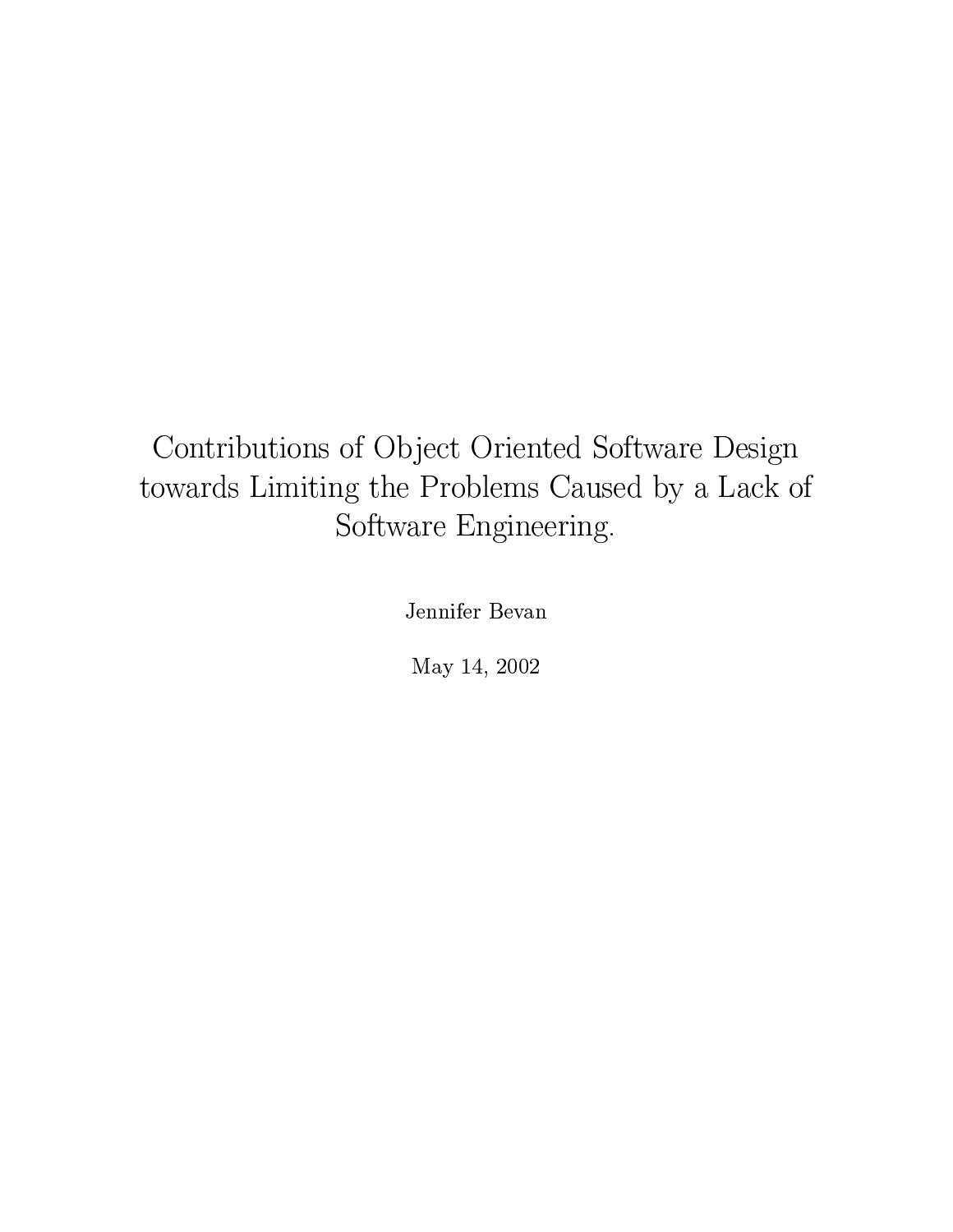### Abstract

The Radio Science Validation and Processing (RSVP) software suite was created to replace an outdated and disorganized set of legacy software. The development process applied no formal software engineering methods, but did employ an object-oriented approach during the design of the initial phase. The modules developed during this initial phase were later recognized to be the most stable and easily maintained portion of the resulting software suite. This paper discusses some of the problems frequently caused by a lack of software engineering, and examines how an object-oriented foundation mitigated the effects of these problems on the overall quality of the RSVP project.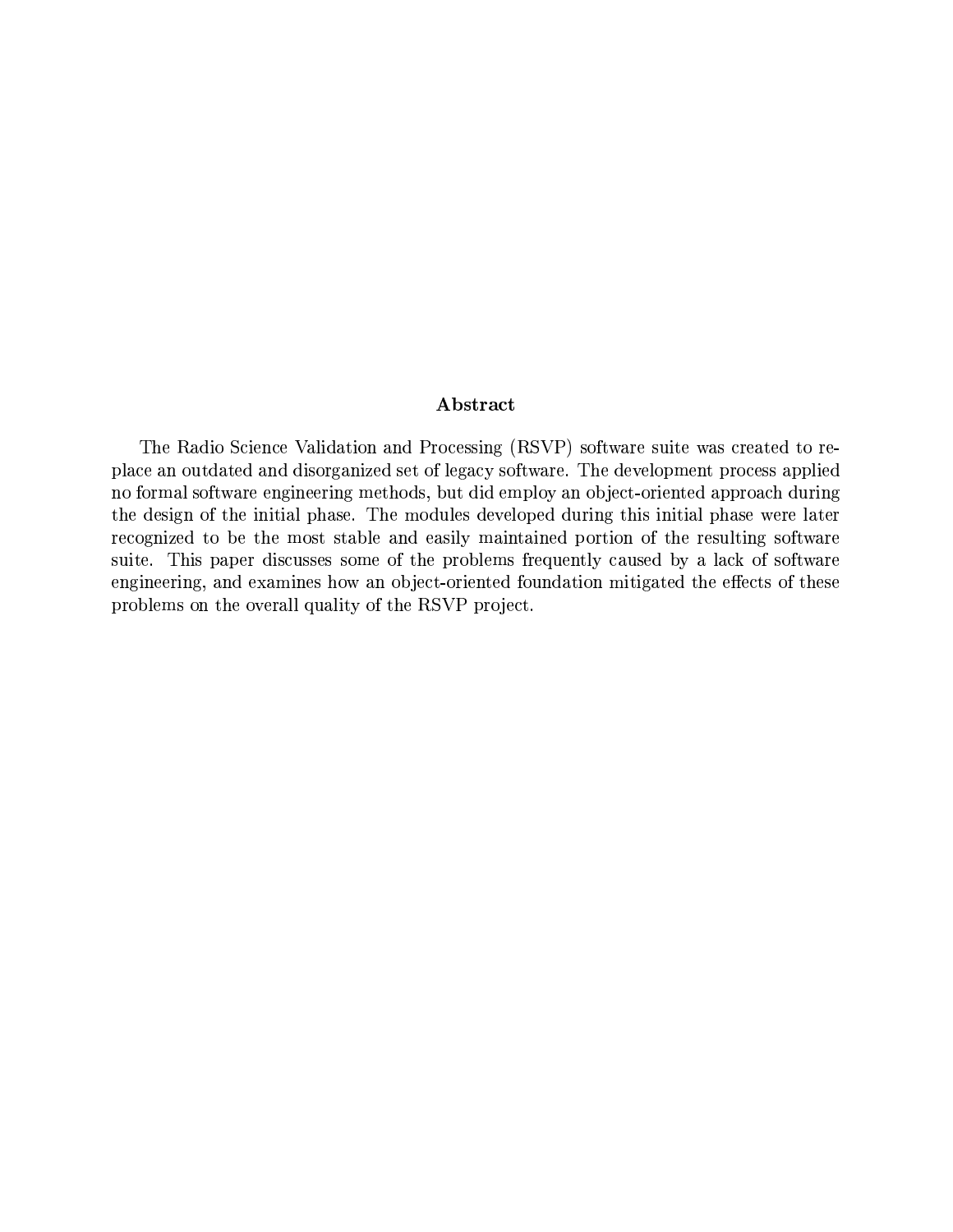## Contents

|          | 1 Introduction                                                  | $\overline{2}$                             |
|----------|-----------------------------------------------------------------|--------------------------------------------|
| $\bf{2}$ | Development Overview                                            | $\overline{2}$                             |
| 3        | Common Problems Involved with Informal Product Development      | 3                                          |
| 4        | Software Engineering Issues Addressed by Object-Oriented Design | 3                                          |
| 5        | Object-Oriented Design Principles and RSVP<br>5.1<br>5.2<br>5.3 | 3<br>4<br>$\overline{4}$<br>$\overline{4}$ |
| 6        | Object-Oriented Induced Quality Aspects of RSVP<br>6.1<br>6.2   | 5<br>$\overline{5}$<br>5                   |
|          | Conclusions                                                     | 6                                          |

# List of Figures

## List of Tables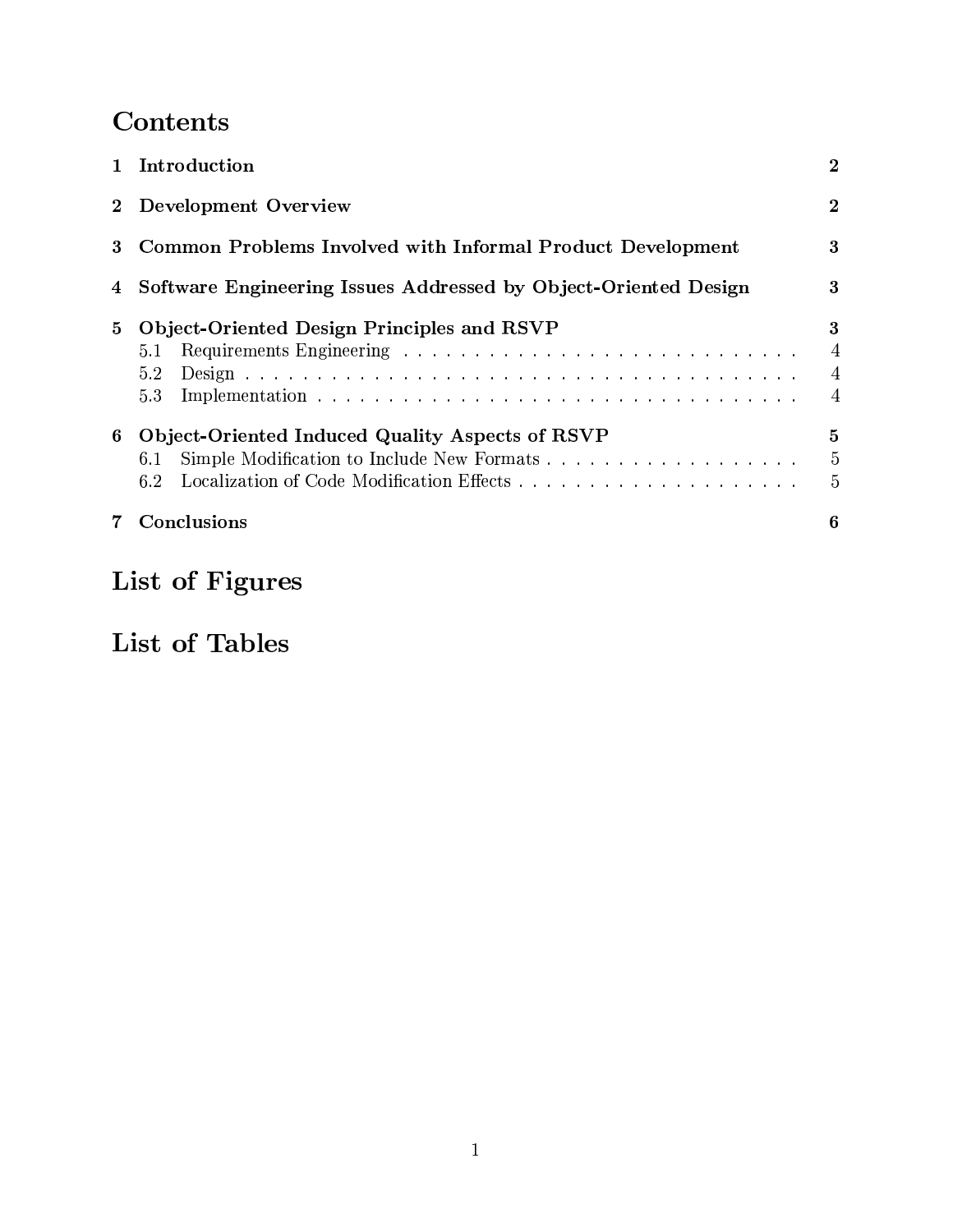#### Introduction 1

While the benefits of software engineering are no longer considered to be strictly hypothetical quality improvements [1], the consistant use of software engineering principles is still far from widespread. While software engineering baccalaureate programs worldwide have increased from none in 1994 to more than 18 in 1999 [2], object-oriented languages have generally become the rule rather than the exception in the required programming courses for computer science baccalaureate degrees. This education is creating a growing pool of programmers in the workforce who are already familiar with the basics of object-oriented design, yet who are not familiar with software engineering principles. Given the obsession with lowering a product's time-to-market (TTM), if it seems possible to create that product using familiar techniques, commercial developers will use what they know. New learning generally occurs only when a sufficient benefit is clearly shown to and approved by project management.

However, the use of object-oriented principles in software design is certainly not mutually exclusive with the use of software engineering principles, and in fact helps to ensure that some basic software engineering issues are addressed. This report identifies common problems incurred by the lack of software engineering, discusses the aspects of object-oriented design which overlap software engineering concerns, and examines how an object-oriented foundation mitigated the effects of these problems on the overall quality of a specific scientific data processing tool.

#### $\overline{2}$ **Development Overview**

The development of the Radio Science Validation and Processing (RSVP) software suite was divided into three phases, the first of which allowed the extraction of science data from multiple input formats. The legacy software which mathematically manipulated the data was updated later, during the second and third phases; the requirement that the first phase produce output that was acceptable input to the legacy modules restricted the early objectification of the project as a whole. While later versions of RSVP started to incorporate object-oriented principles in these later modules, only the "core code" developed in the first phase can currently be considered object oriented.

In 1994, there were 6 input formats that the software was required to accept. By 1999. this number had grown to 10. Within these formats, data of the same *data type* (such as received frequency, time-stamp, or other format elements) were not always represented in identical units or encodings. The RSVP core code uses a generic Record class which holds all of the common data across the different formats, as well as data search functions. Format-specific classes inherit from this Record class and add the necessary data types and flags to correctly control the processing control and output. Virtual functions in the Record class lead to format-specific subroutines in the appropriate class, subroutines which generally consist of bit-level unpacking of data formats. The core code also consists of an *ioType* class which provides a base class to multiple media-specific classes; The half-inch magnetic tape media used by the legacy code was discontinued the same year RSVP was commissioned, and those data files were archived onto Exabytes and later, onto CD/ROMs. While the *ioType* class was being created to handle both types of high-capacity magnetic media, additional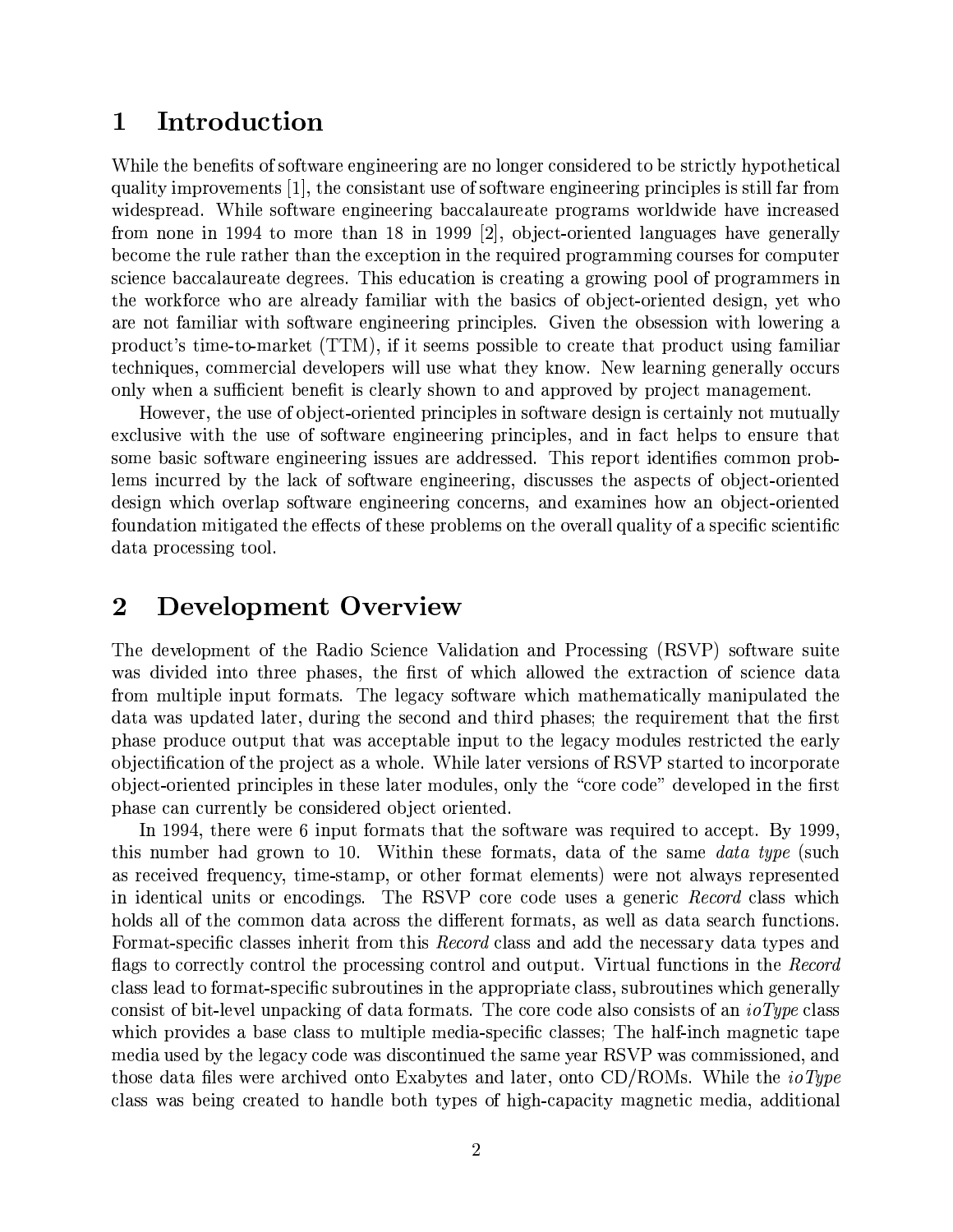type-specific classes were added to handle byte streams and arrays. After the core code was initially released, additional format- or media-specific classes only entailed creating a new class and updating the case/switch statements which took the user's type specifications and created the appropriate instantiations.

### 3 Common Problems Involved with Informal Product Development

The purpose of software engineering is essentially to provide methods by which the probability of creating the right product, in the best possible way, is maximized. Checkpoints are inserted into well-defined developmental stages which attempt to discover bugs and other "features" as early as possible, thereby reducing the number of problems found after product deployment. Software engineering methods encourage the development of software that is easily upgraded or otherwise maintained. In other words, the goal is to produce software with as much thoughtful planning and execution as is commonly applied in other engineering  $disciplines [3].$ 

Some common problems which frequently result from a lack of such formal development techniques include an incomplete or incorrect understanding of the product requirements and designs that, even if formally established, are not flexible in the direction of the most likely upgrade path. Additionally, implementations are created that require system-wide changes for maintenance or upgrade modifications; these changes are frequently of the type that cause unintended side effects in unexpected parts of the code. While software engineering does not guarantee an error-free product development cycle, it certainly does provide a framework which aids developers in avoiding these problems.

### Software Engineering Issues Addressed by Object-4 **Oriented Design**

Object-oriented design, while not a process that can be applied to a product's entire life-cycle. certainly addresses some of the same concerns as software engineering. The re-classification of a problem domain into objects enforces a fairly in-depth examination of the requirements of a project. The object-oriented design state creates a well-defined model for functional and object-based upgrade paths. Object-oriented implementation is more tightly connected with a verified design, and the software engineering metrics of high cohesion and low coupling are analogous to "good" object-oriented design techniques: these techniques promote the localization of the scope of bug fixes.

#### **Object-Oriented Design Principles and RSVP**  $\overline{5}$

The object-oriented approach in the development of RSVP addressed several software engineering aspects. Each of these aspects, and the extent to which this approach acheived the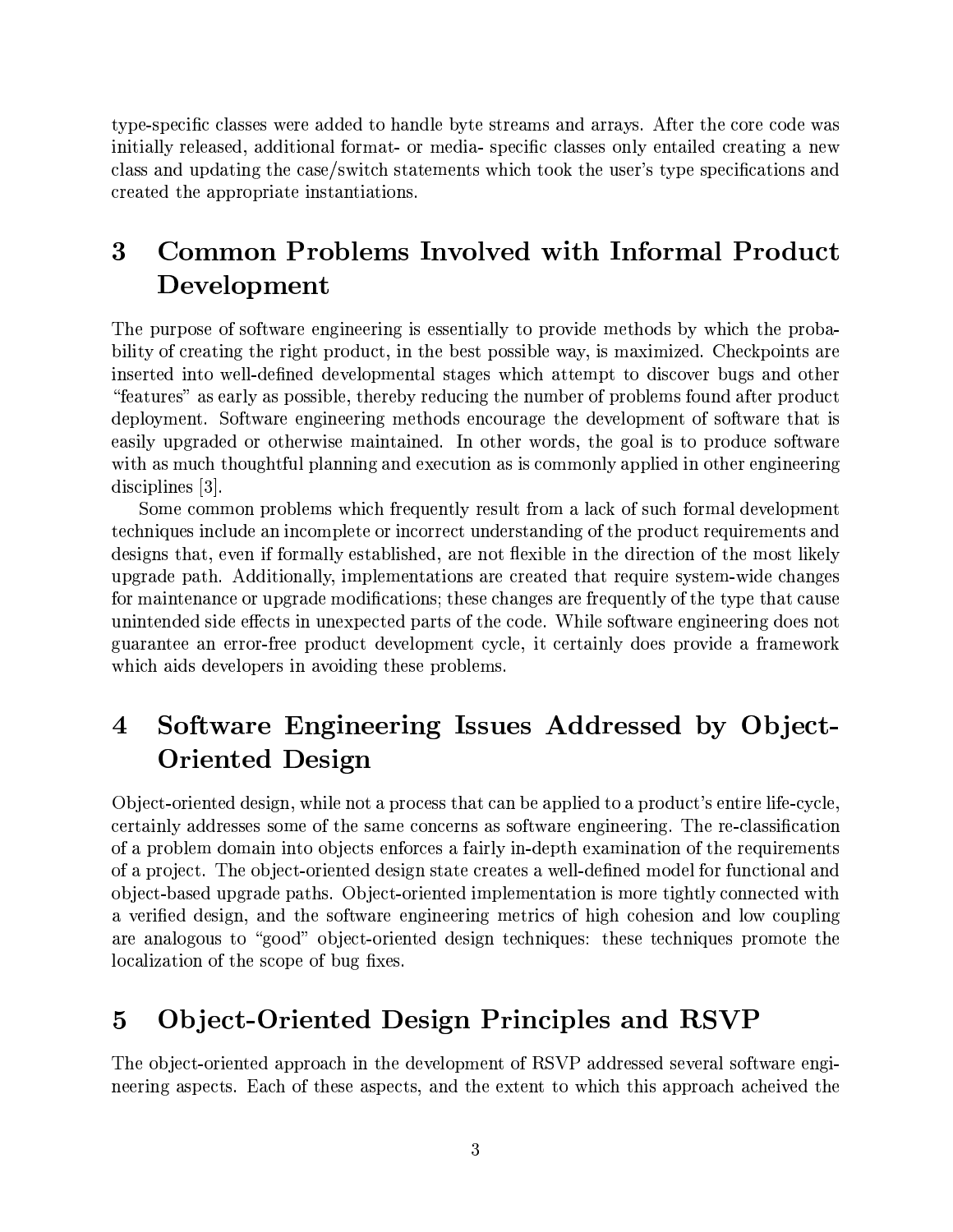goals of the aspects, is discussed in turn.

#### $5.1$ Requirements Engineering

Given the dynamic nature of the set of input formats that RSVP would be required to process, the creation of an object-based representation ensured that the relationship between the data-processing software and the input data was thoroughly examined. This process uncovered the fact that the same nominal data type across different formats might have different encodings, use different units of measurement, or allow a different range of valid data values. It also identified exactly which data types were required by the processing, in what format they had to be presented to the processing software, and in which data formats this data would appear. Links between the input format and the allowable set of processing functions could then be created without modification of actual data processing code, which for the majority of the development process remained legacy code. Data value or format modification could be done by the format-specific subclass before the extracted data were presented to the rest of the code.

#### $5.2$ Design

After the realization that all of the input formats could be represented as a data block nested in three layers of variable-length header and trailer block pairs, the Record class was created as the "parent" of a number of format-specific subclasses. This decision was to specifically ease the expected workload of adding a new class every one or two years. The *ioType* class was created for the same purpose (the use of new media was an expected upgrade path), and used the same parent-child relationship. The inheritance depth of RSVP is only one, between these parents and their specific subclasses: the project was not objectified to the extent that an encompassing *DataProcessing* class was created.

#### $5.3$ Implementation

The *Record* class, as the central access point for all input data, publicly owns the most common data types (e.g. spacecraft identifiers, antenna and ground system identifiers, timestamps). Format-specific data types, where either the data type itself was not common or where the representation was not format-unique, were isolated in format-specific subclasses. The Record class provided the means to traverse the data records and the procedures for to output the data to the scientific processing programs, while the format-specific subclasses manipulated the data types to provide a uniform representation and generic valid-data flags.

The addition of new input format subclasses do not affect any existing code, with the exception of a single localized modification to the *Record* class initialization procedure. Because any instance of a *Record* has the same interface, the high-level code to manipulate data records did not need to change over the later, updated, versions of RSVP. Similarly, new subclasses of *ioType* did not affect the high-level code, for exactly the same reasons.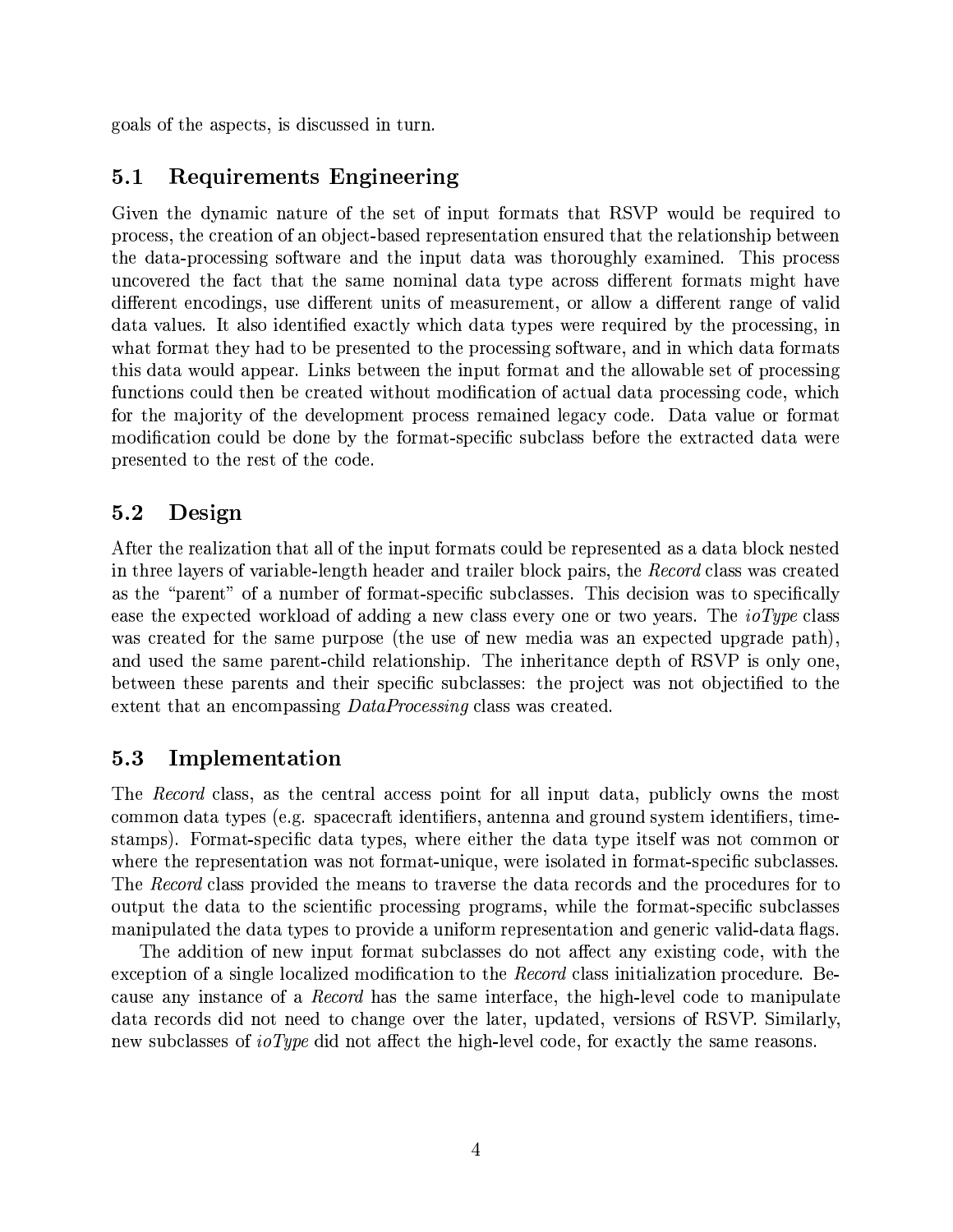#### **Object-Oriented Induced Quality Aspects of RSVP** 6

The development of RSVP is currently considered complete, with respect to the original project goals. While it is certainly not a perfect product, especially with respect to mathematical problems in specific scientific data processing stages, the overall stability and flexibility of the software is very satisfactory. New input media and data formats are not a cause for concern to the scientists using the product: they have worked through several format additions and found no adverse effects unintentionally introduced. The "core code" has not changed beyond the addition of initialization routines for new subclasses. Modifications to the data-extraction code does not affect the data-processing code, and vice-versa. While there are certainly some quality aspects which a formal software engineering process would have improved, those aspects affected by the object-oriented design process are recognized by the users as of high quality.

Given that there are very few specific, universally applicable standards for software quality, the best source of quality information is from the users. The quality of RSVP is generally divided into three categories by its users. The first is the ability to quickly adapt to new formats with respect to simple data-extraction and reformatting issues. The second is the ability to protect working portions of the project through numerous maintenance-level changes. The third is mathematical correctness. The first two issues were directly affected by the use of object-oriented design in the initial phase of development. The third issue, on the other hand, was not covered by object-oriented design techniques; the legacy code was converted in later, non-object-oriented development phases, and due to a lack of formal verification and validation methods, suffered during the translation.

#### **Simple Modification to Include New Formats**  $6.1$

The simple, yet very structured design of single-point data access via the Record class allows for new formats to be added easily and quickly. The initial step, that of creating the format-specific subclass, generally took only a few hours after the new format documentation was provided to the developer. If verification of the new subclass with test or actual data uncovered any implementation-level errors, they could generally be fixed in a matter of minutes or hours. Because this stage of the data processing generally involves only data extraction and necessary modifications to conform to the uniform data type representations, all such errors could only occur within the subclass definition. This localization of potential errors greatly increased the speed with which bugs could be found and fixed.

#### $6.2$ **Localization of Code Modification Effects**

Because RSVP was developed in a three planned phases, changes to each phase were incorporated with the expected work of the next phase. The deployment environment was limited to a "released" version and a "beta" version, which was essentially the developer's copy with minor privilege restrictions. Scientists who had requested a modification could, if necessary, only wait for as long as it took the developer to implement that single modification in the beta tree, then run that version to see if the modification made a difference to the processed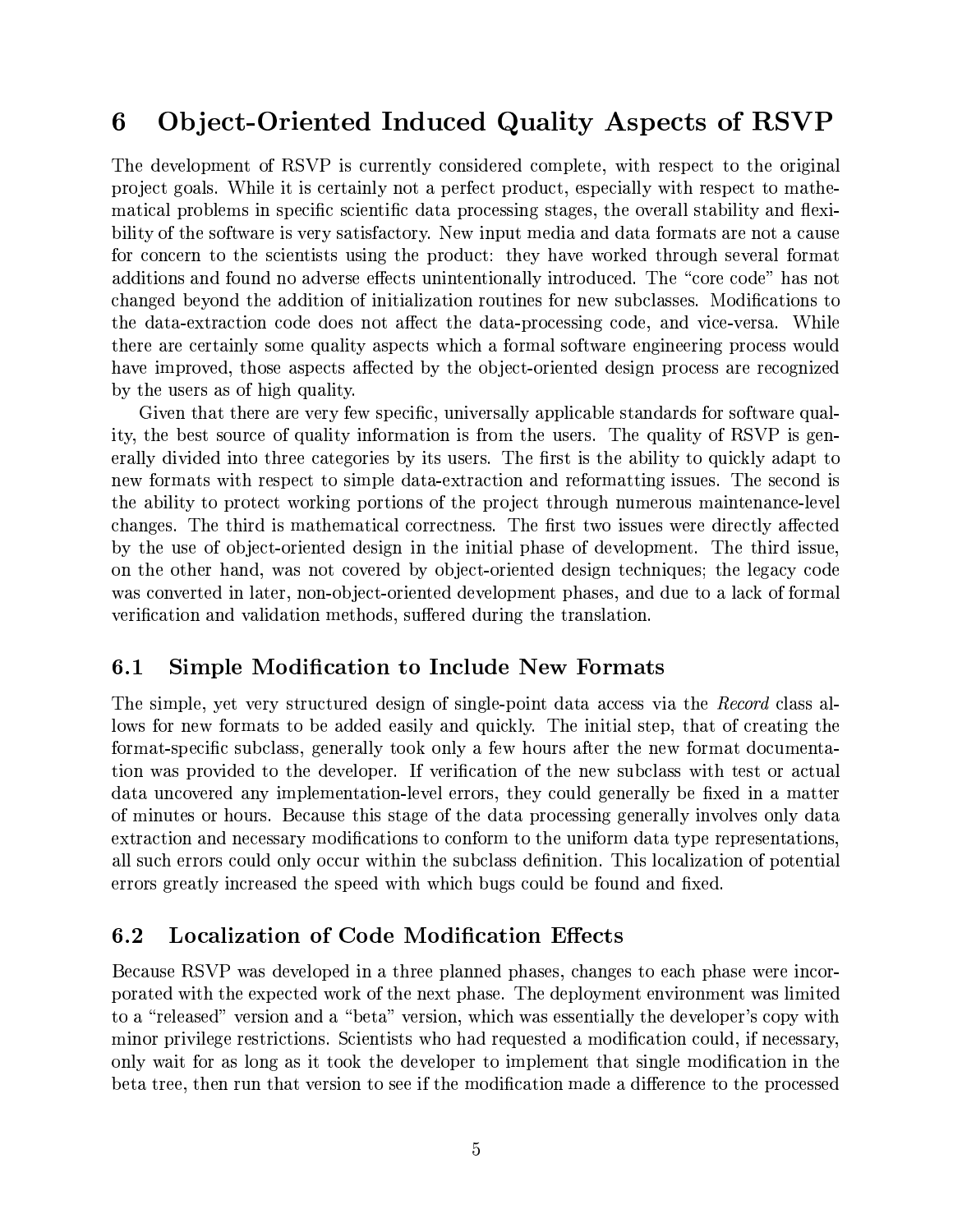data. During these well-defined yet very informal maintenance phases, it was crucial that a modification not be able to affect calculations in unintended parts of the code.

The object-oriented structure of the code, which inherently promotes the low coupling and high cohesion principles, increased the quality of RSVP in this respect. Modifications to the transformation routines of format-specific data types were forcibly restricted affecting only that subclass. Modifications to one portion of the data processing code, while not created under an object-oriented paradigm, were nonetheless called on object-oriented data. This shielding allowed the scientists to get the earliest possible returns on modification requests without worry that a given change could affect the data outside the modification "effect" field".

#### Conclusions  $\overline{7}$

The creation of RSVP was the work of a single programmer who, like many in the workforce now, had neither heard of software engineering nor understood its principles and yet was considered a "good" programmer. As is typical in situations where there is a push to produce working code in a short time frame (in this case due to the unreliable nature of the hardware on which the legacy code could run), the programmer applied the principles she did understand, those of object-oriented design. While the overall quality and acceptance of the RSVP package by its users is considered good, certain important aspects were overlooked due to the total absense of formal software engineering techniques. However, the quality of RSVP is not accidentally, nor coincidentally, good. The object-oriented design used in the initial phase, where the legacy code had no impact on the new code except in determining output formats, created the most stable and reliable portion of the entire RSVP package. While this design process did not address all of the issues which should have been addressed, the quality of RSVP is almost certainly much higher than it would have been without the benefit of an object-oriented foundation.